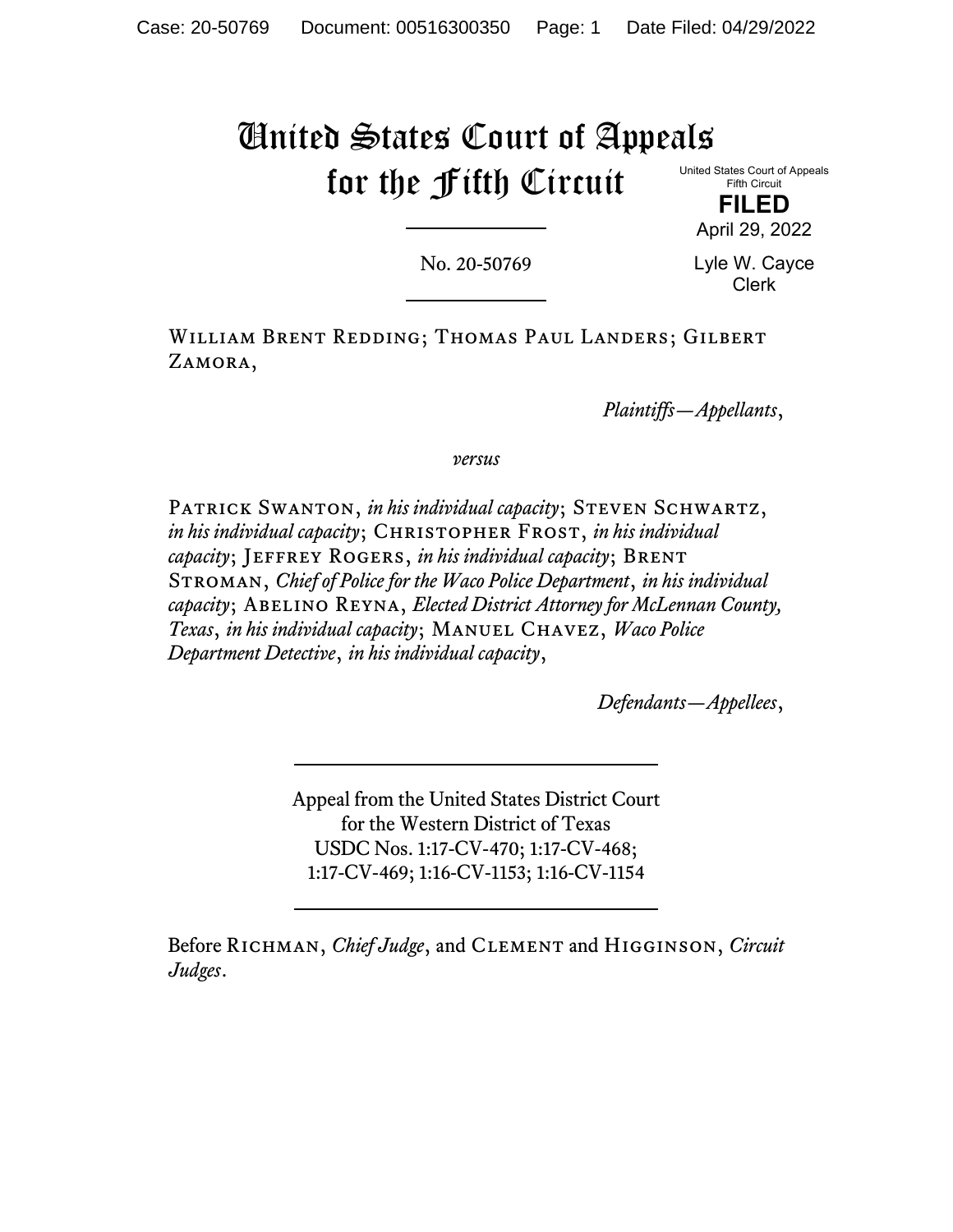Stephen A. Higginson, *Circuit Judge*:[\\*](#page-1-0)

The Plaintiffs-Appellants here are almost identically situated to the plaintiffs in this court's recent decision in *Wilson v. Stroman*, --- F.4th ----, No. 20-50367 (5th Cir. Apr. 28 2022). Like the plaintiffs in *Wilson*, the Plaintiffs-Appellants here were also arrested following the Twin Peaks shootout<sup>[1](#page-1-1)</sup> pursuant to the same challenged form warrant affidavit, and they were subsequently indicted by a grand jury for the offense of Engaging in Organized Criminal Activity ("EIOCA") in violation of Texas Penal Code § 71.02. *See Wilson*, slip op. at 2. Their Fourth Amendment false arrest claims also suffered the same fate below: the district court dismissed the claims because it held the grand jury's indictment triggered the independent intermediary doctrine. *See id.* at 3. The district court also dismissed Plaintiffs-Appellants' First Amendment and Equal Protection claims.

We AFFIRM the district court's dismissal of Plaintiffs-Appellants' First Amendment and Equal Protection claims. We REVERSE the district court's decision dismissing the false arrest claims and REMAND for further proceedings consistent with this court's decision in *Wilson*.

I.

We review a district court's grant of a motion to dismiss de novo, accepting all well-pleaded facts as true and viewing them in the light most favorable to the plaintiffs. *Lindsay v. United States*, 4 F.4th 292, 294 (5th Cir. 2021).

<span id="page-1-0"></span><sup>\*</sup> Pursuant to 5TH CIRCUIT RULE 47.5, the court has determined that this opinion should not be published and is not precedent except under the limited circumstances set forth in 5TH CIRCUIT RULE 47.5.4.

<span id="page-1-1"></span><sup>1</sup> For background on the Twin Peaks incident, see *Terwilliger v. Reyna*, 4 F.4th 270, 277-79 (5th Cir. 2021).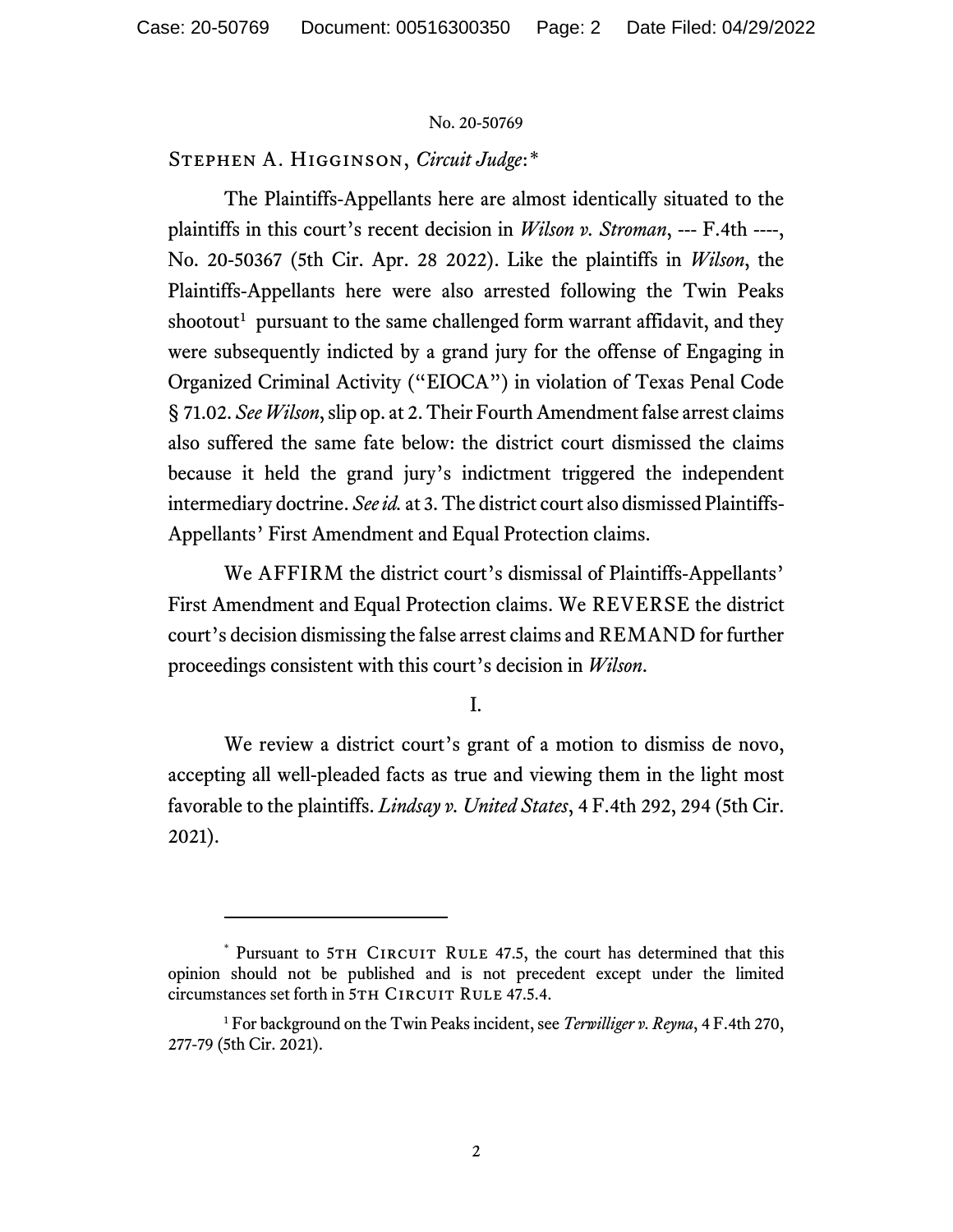Plaintiffs-Appellants appear to claim that their First Amendment rights were violated because they were allegedly arrested in retaliation for their association with a political group (i.e., their motorcycle clubs) and in retaliation for exercising their right to assemble and listen to political speech (i.e., participating in the meeting of the Texas Confederation of Clubs & Independents at the Twin Peaks restaurant). We agree with the district court that these conclusory claims fail.

Principally, Plaintiffs-Appellants fail to state a First Amendment retaliation claim because they fail to adequately allege that the defendants' "adverse actions were substantially motivated by...constitutionally protected [First Amendment] conduct." *Cass v. City of Abilene*, 814 F.3d 721, 729 (5th Cir. 2016). Assuming *arguendo* that the Plaintiff-Appellants were engaged in protected First Amendment activity, the only allegation supporting their assertion that the defendants arrested them in retaliation for such activity is the allegation that certain bikers who were members of Christian motorcycle clubs were not arrested even though they behaved similarly. And their only explanation for this alleged difference in treatment is the wholly conclusory allegation that the defendants approved of the Christian clubs, but not the Plaintiffs-Appellants' clubs. These allegations are insufficient. *See Ashcroft v. Iqbal*, 556 U.S. 662, 678 (2009) (*"*Threadbare recitals of the elements of a cause of action, supported by mere conclusory statements, do not suffice." (citing *Bell Atl. Corp. v. Twombly*, 550 U.S. 544, 555 (2007))).

Moreover, nowhere do Plaintiffs-Appellants allege that the defendants had any plan to arrest them prior to the occurrence of a shootout that left nine people dead, despite the defendants' alleged advance knowledge of the gathering. Regardless of the ultimate propriety of these arrests under the Fourth Amendment, Plaintiffs-Appellants have not plausibly alleged that the defendants were substantially motivated to arrest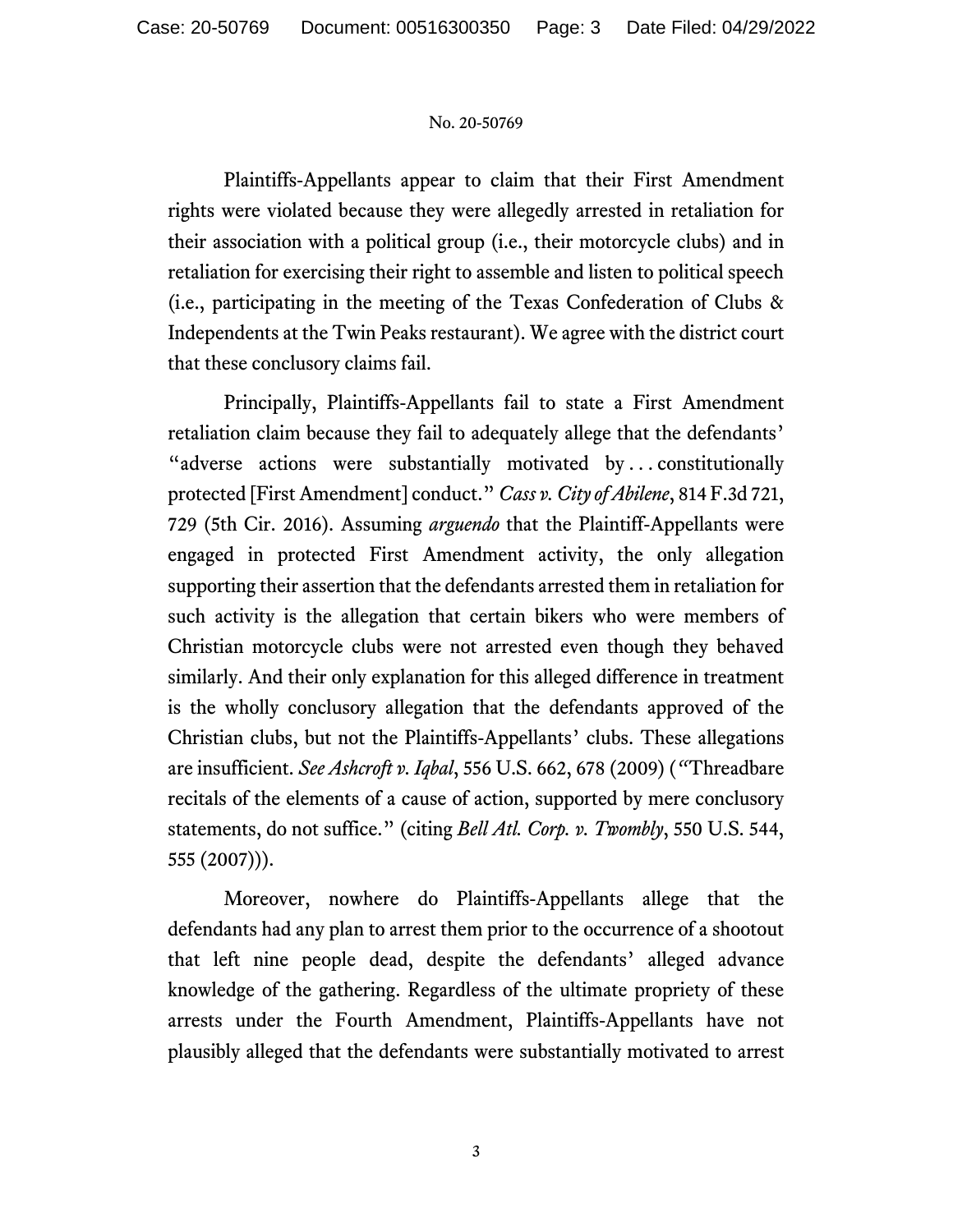them in retaliation for protected First Amendment activity rather than because of their proximity to an incident of mass violence. *See id.* at 680 (describing that a plaintiff's claims must cross the line "from conceivable to plausible" in order to survive the pleading stage (quoting *Twombly*, 550 U.S. at 570)).

Plaintiffs-Appellants' Equal Protection claim fails for similar reasons. This separate claim again relies on the alleged disparate treatment between them and members of the Christian motorcycle clubs. As just discussed, the allegation that defendants "favored" Christian clubs is wholly conclusory. Thus, Plaintiffs-Appellants' Equal Protection claim fails because, among other reasons, they fail to adequately allege that the defendants' decision to arrest them was motivated by a discriminatory purpose. *See Johnson v. Rodriguez*, 110 F.3d 299, 306-07 (5th Cir. 1997).

## II.

The district court below is the same court assigned to handle *Wilson*. And the portion of its order applying the independent intermediary doctrine to dismiss Plaintiffs-Appellants' Fourth Amendment false arrest claims is identical to its order that dismissed the *Wilson* plaintiffs' false arrest claims. It thus contains the same legal flaws identified by our court in *Wilson*. *See Wilson*, slip op. at 8-14. Thus, for the same reasons stated in *Wilson*, we REVERSE and REMAND the district court's decision applying the independent intermediary doctrine to dismiss the Plaintiffs-Appellants' Fourth Amendment false arrest claims. We note, however, that although we have remanded both this case and *Wilson* on equal footing, we make no comment on whether the district court should reach the same outcome with respect to both sets of consolidated cases on remand—it is possible that differences in individual pleadings may prove material in outcome. *See id*. at 17.